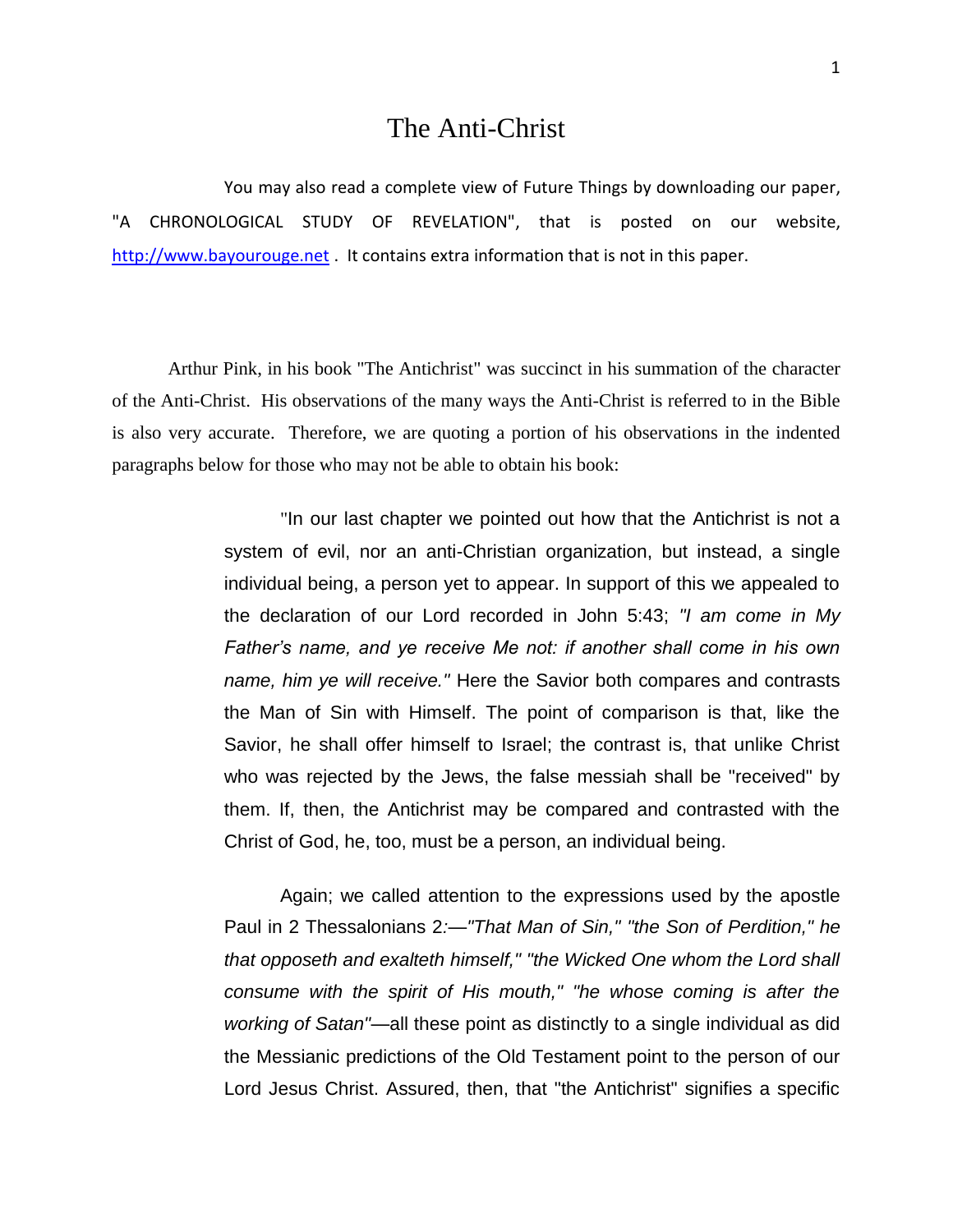individual, our next concern is to turn to the Scriptures and learn what God has been pleased to reveal concerning this Personification of Evil.

I. The Antichrist Will Be A Jew.

The Antichrist will be a Jew, though his connections, his governmental position, his sphere of dominion, will by no means confine him to the Israelitish people. It should, however, be pointed out that there is no express declaration of Scripture which says in so many words that this daring Rebel will be "a Jew;" nevertheless, the hints given are so plain, the conclusions which must be drawn from certain statements of Holy Writ are so obvious, and the requirements of the case are so inevitable, that we are forced to believe he must be a Jew. To these 'hints', 'conclusions' and 'requirements' we now turn.

1. In Ezekiel 21:25-27 we read: *"and thou, profane wicked prince of Israel, whose day is come, when iniquity shall have an end, Thus saith the Lord God; Remove the diadem, and take off the crown: this shall not be the same: exalt him that is low, and abase him that is high. I will overturn, overturn, overturn it: and it shall be no more until he comes whose right it is, and I will give it him."* The dispensational place and scope of this passage, is not hard to determine. The time-mark is given in Ezekiel 5:25: it is *"when iniquity shall have an end."* It is the End-Time which is in view, then, the End of the Age, when *"the transgressors are come to the full"* (Dan. 8:23 and cf. 11:36*—"Till the indignation be accomplished")*. At that time Israel shall have a Prince, a Prince who is crowned (v. 26), and a Prince whose day is said to be come when iniquity shall have an end. Now, as to who this Prince is, there is surely no room for doubt. The only Prince whom Israel will have in that day, is the Son of Perdition, here termed their Prince because he will be masquerading as Messiah the Prince (see Daniel 9:25)! Another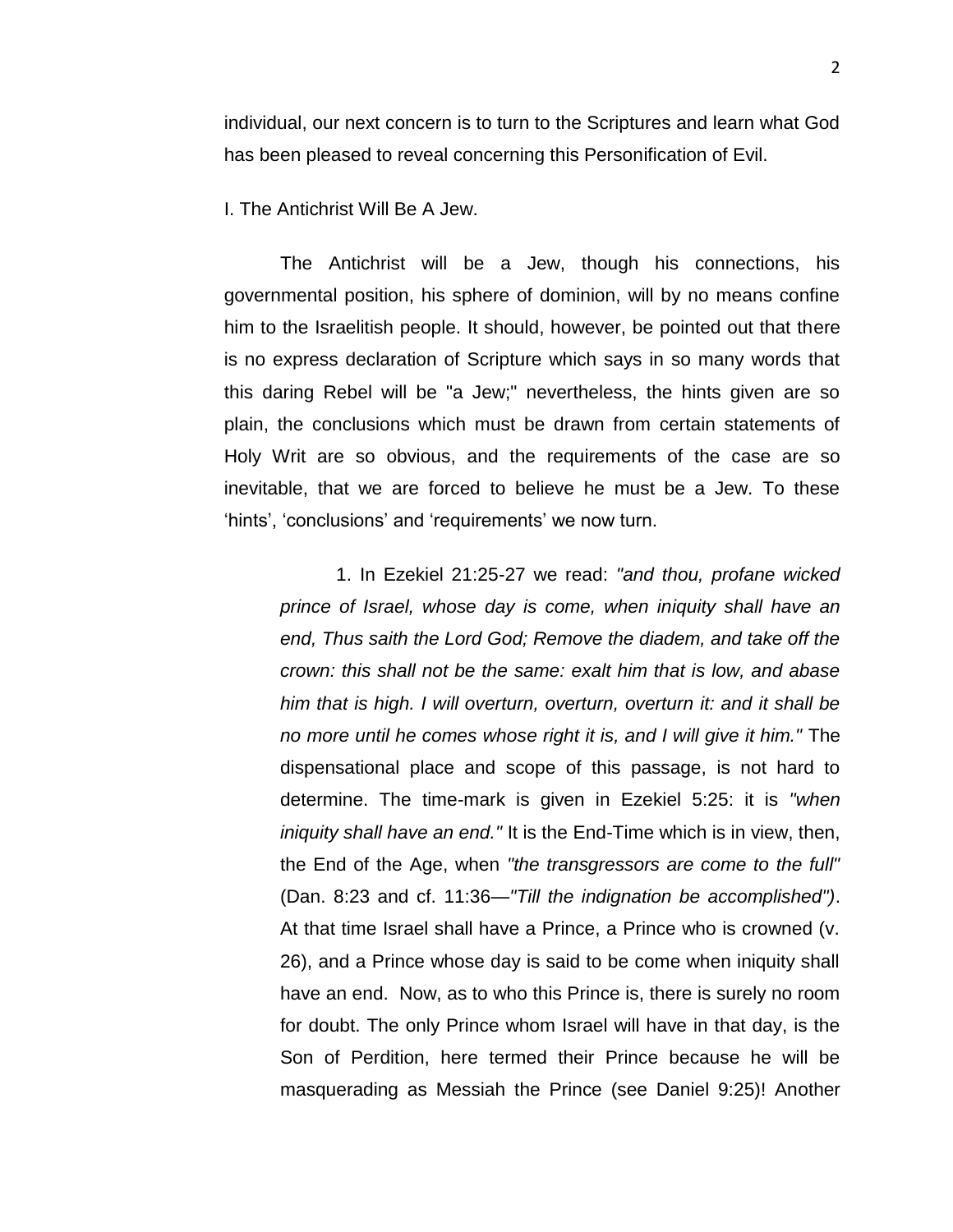unmistakable mark of identification is here given, in that he is expressly denominated *"thou, profane wicked Prince"*—assuredly, it is the Man of Sin who is here in view, that impious one who shall *"oppose and exalt himself above all that is called God."* But what should be noted particularly, is, that this profane and wicked character is here named *"Prince of Israel."* He must, therefore, be of the Abrahamic stock, a Jew!

2. In Ezekiel 28:2-10 a remarkable description is given us of the Antichrist under the figure of *"the Prince of Tyrus,"* just as in vv.12-19 we have another most striking delineation of Satan under the figure of *"the king of Tyrus."* In a later chapter we hope to show that, beyond a doubt, it is the Antichrist who is in view in the first section of this chapter. There is only one thing that we would now point out from this passage: in v.10 it is said of him *"Thou shalt die the deaths of the uncircumcised,"* which is a very strong hint that he ought not to die the deaths of the *"uncircumcised"* because he belonged to the Circumcision! Should it be said that this verse cannot apply to the Antichrist because he will be destroyed by Christ Himself at His coming, the objection is very easily disposed of by a reference to Revelation 13:14, which tells of the Antichrist being wounded to death by a sword and rising from the dead which is prior to his ultimate destruction at the hands of the Savior.

3. In Daniel 11:36-37 we are told, *"And the king shall do according to his will; and he shall exalt himself, and magnify himself above every god, and shall speak marvelous things against the God of gods, and shall prosper till the indignation be accomplished:*  for that that is determined shall be done. Neither shall he regard the *God of his fathers."* This passage, it is evident, refers to and describes none other than the coming Antichrist. But what we wish to call special attention to is the last sentence quoted*—"The God of*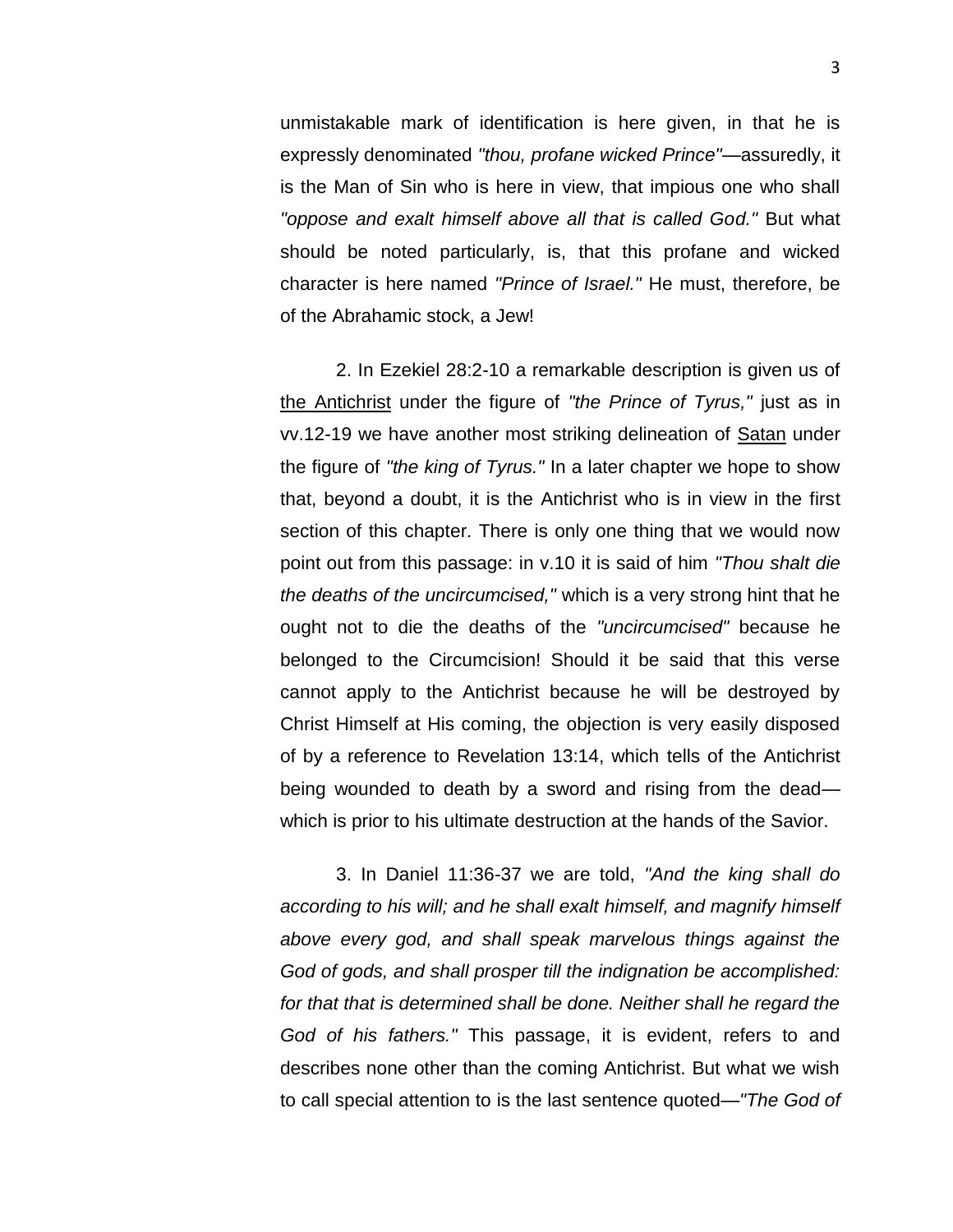*his fathers."* What are we to understand by this expression? Why, surely, that he is a Jew, an Israelite, and that his fathers after the flesh were Abraham, Isaac and Jacob—for such is the invariable meaning of *"the fathers"* throughout the Old Testament Scriptures.

4. In John 5:43 we have a further word which helps us to fix the nationality of this coming One. In speaking of the false messiah, the Lord Jesus referred to him as follows, *"Another shall come in his own name."* In the Greek there are four different words all translated "Another" in our English versions. One of them is employed but once, and a second but five times, so these need not detain us now. The remaining two are used frequently, and with a clear distinction between them. The first "allos" signifies "another" of the same kind or genus—see Matthew 10:23; 13:24; 26:71, etc. The second, "heteros," means "another" of a totally different kind, see Mark 16:12; Luke 14:31; Acts 7:18; Romans 7:23. Now the striking thing is that the word used by our Lord in John 5:43 is "allos," another of the same genus, not "heteros," another of a different order. Christ, the Son of Abraham, the Son of David, had presented Himself to Israel, and they rejected Him; but "another" of the same Abrahamic stock should come to them, and him they would "receive." If the coming Antichrist were to be a Gentile, the Lord would have employed the word "heteros;" the fact that He used "allos" shows that he will be a Jew.

5. The very name "Antichrist" argues strongly his Jewish nationality. This title "Antichrist" has a double significance. It means that he will be one who shall be "opposed" to Christ, one who will be His enemy. But it also purports that he will be a mock Christ, an imitation Christ, a pro-Christ, a pseudo Christ. It intimates that he will ape Christ. He will pose as the real Messiah of Israel. In such case he must be a Jew.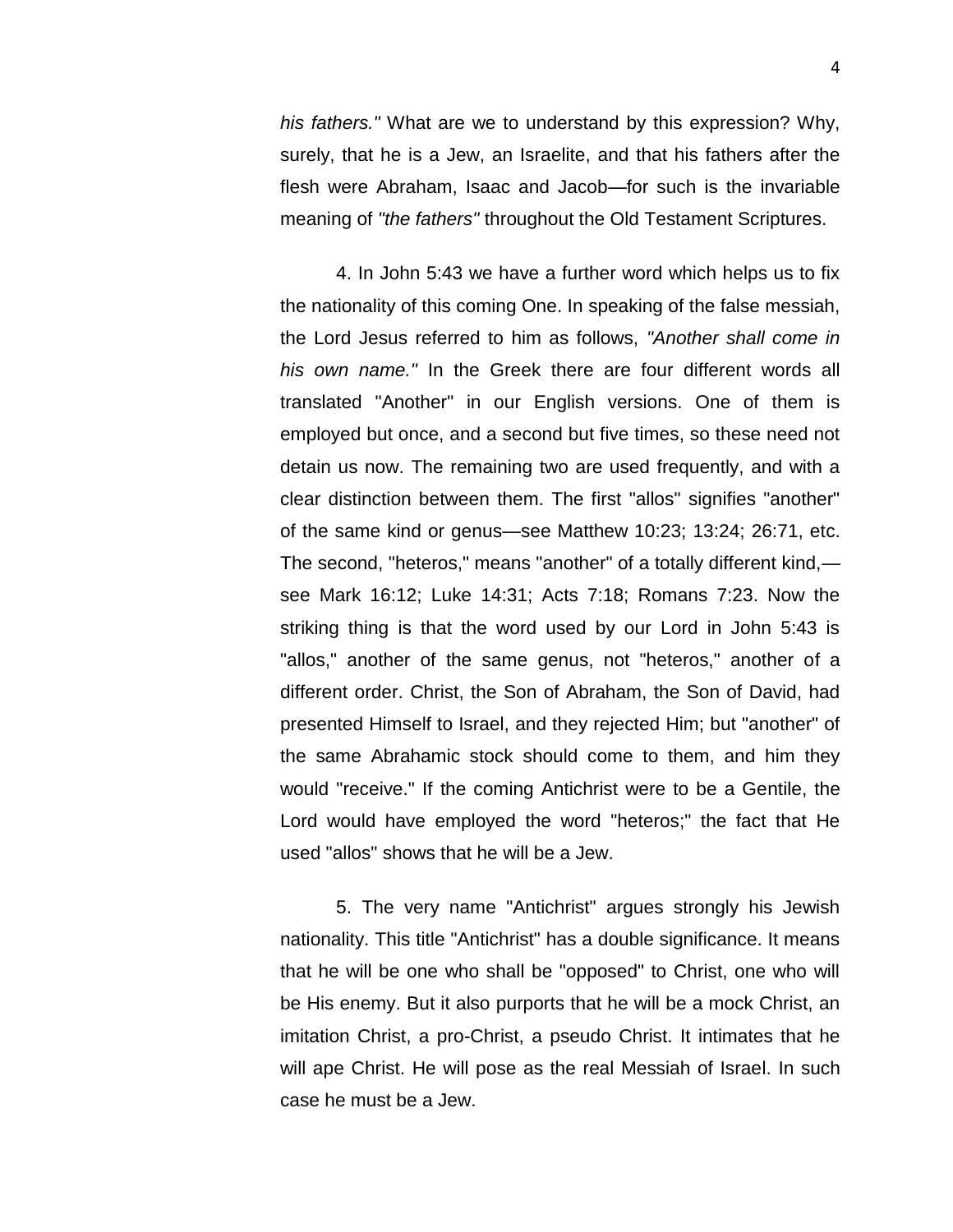6. This mock Christ will be "received" by Israel. The Jews will be deceived by Him. They will believe that he is indeed their longexpected Messiah. They will accept him as such. Proofs of this will be furnished in a later chapter. But if this pseudo Christ succeeds in palming himself off on the Jews as their true Messiah he must be a Jew, for it is unthinkable that they would be deceived by any Gentile.

Ere passing to the next point, we may add, that it was the common belief among Christians during the first four centuries A.D., that the Antichrist would come from the tribe of Dan. Whether this will be the case or no, we do not know. Genesis 49:17,18 may have ultimate reference to this Son of Perdition. Certainly Dan is the most mysterious of all the twelve tribes.

II. The Antichrist Will Be The Son Of Satan.

That Satan will have a son ought not to surprise us. The Devil is a consummate imitator and much of his success in deceiving men is due to his marvelous skill in counterfeiting the things of God. Below we give a list of some of his imitations: —

Do we read of Christ going forth to sow the *"good seed"* (Matthew 13:24), then we also read of the enemy going forth to sow his *"tares"—*an imitation wheat (Matthew 13:25). Do we read of *"the children of God,"* then we also read of *"the children of the wicked one"* (Matthew 13:38). Do we read of God working in His children *"both to will and to do of His good pleasure"* (Phil. 2:13), then we are also told that the Prince of the power of the air is *"the spirit that now worketh in the children of disobedience"* (Eph. 2:2). Do we read of the Gospel of God, then we also read that Satan has a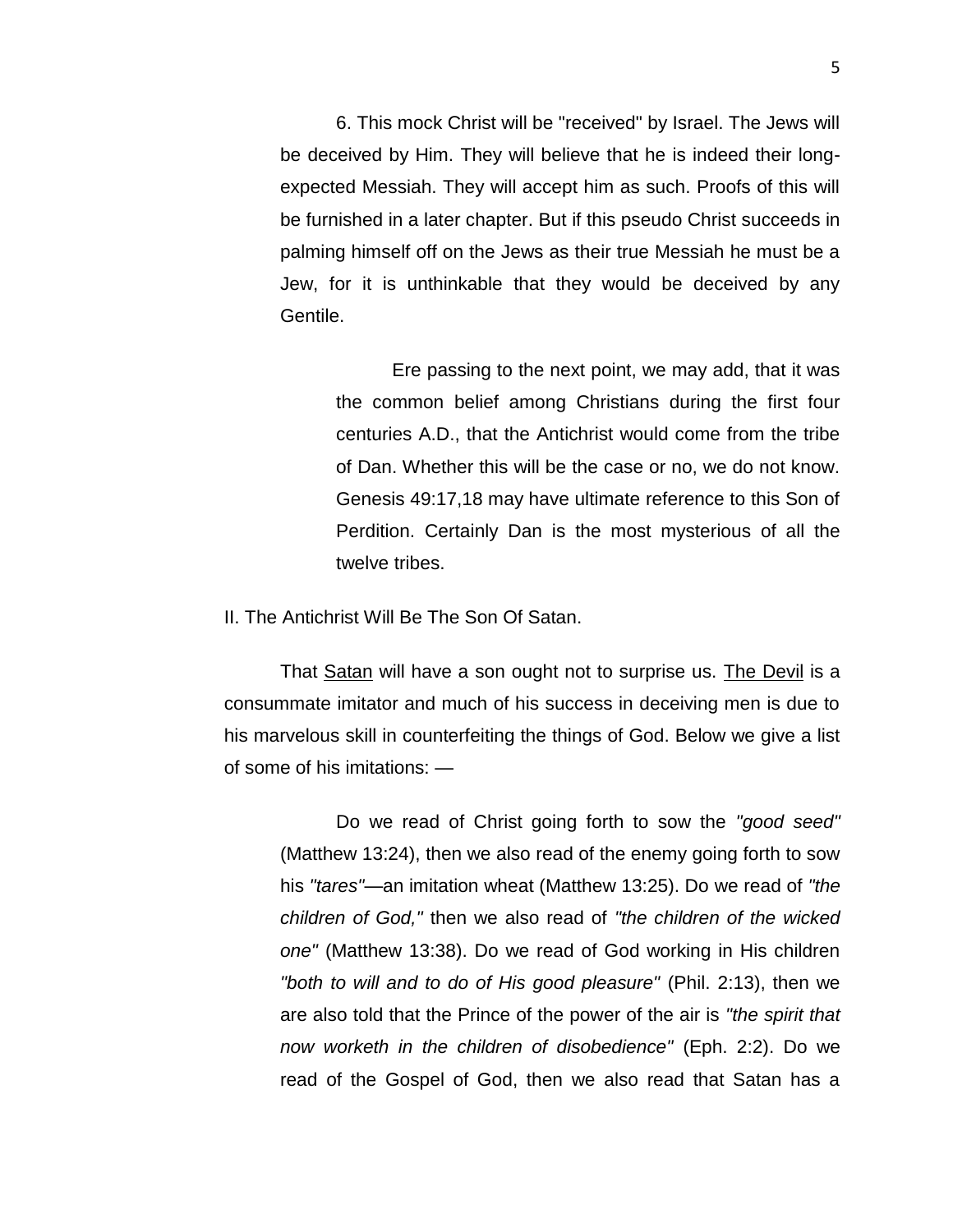gospel*—"Another gospel, which is not another"* (Gal. 1:6,7). Did Christ appoint *"apostles,"* then Satan has his apostles too (2 Cor. 11:13). Are we told that *"the Spirit searcheth all things, yea, the deep things of God"* (1 Cor. 2:10), then Satan also provides his *"deep things"* (see Greek of Revelation 2:24). Are we told that God, by His angel, will *"seal"* His servants in their foreheads (Rev. 8:3), so also we read that Satan, by his angels, will set a mark in the foreheads of his devotees (Rev. 13:16). Does the Father seek *"worshippers"* (John 4:23), so also does Satan (Rev. 13:4). Did Christ quote scripture, so also did Satan (Matthew 4:6). Is Christ the Light of the world, then Satan also is transformed as an *"angel of light"* (2 Cor. 11:14). Is Christ denominated *"the Lion of the tribe of Judah"* (Rev. 5:5), then the Devil is also referred to as *"a roaring lion"* (1 Pet. 5:6). Do we read of Christ and *"His angels"* (Matthew 24:31), then we also read of the Devil and *"his angels"* (Matthew 25:41). Did Christ work miracles, so also will Satan (2 Thess. 2:9). Is Christ seated upon a *"Throne,"* so also will Satan be (Rev. 2:13, Gk.). Has Christ a Church, then Satan has his *"synagogue"* (Rev. 2:9). Has Christ a *"bride,"* then Satan has his *"whore"* (Rev. 17:16). Has God His *"Vine,"* so has Satan (Rev. 14:19). Does God have a city, the new Jerusalem, then Satan has a city, Babylon (Rev. 17:5; 18:2). Is there a *"mystery of godliness"* (1 Tim. 3:16), so also there is a *"mystery of iniquity"* (2 Thess. 2:7). Does God have an onlybegotten Son, so we read of "the Son of Perdition" (2 Thess. 2:3). Is Christ called "the Seed of the woman," then the Antichrist will be "the seed of the serpent" (Gen. 3:15). Is the Son of God also the Son of Man, then the son of Satan will also be the "Man of Sin" (2 Thess. 2:3).

Is there a Holy Trinity, then there is also an Evil Trinity (Rev. 20:10). In this Trinity of Evil Satan himself is supreme, just as in the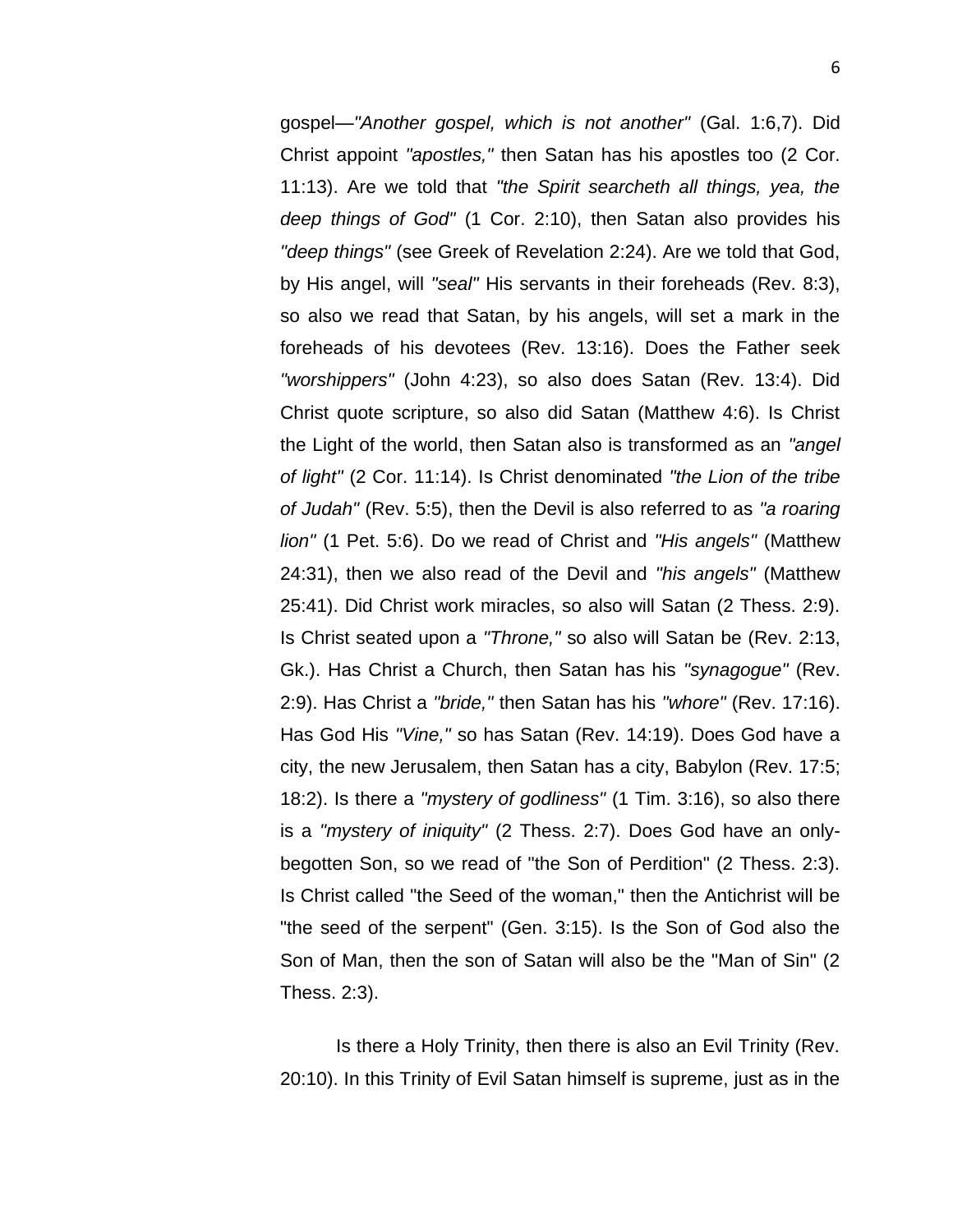Blessed Trinity the Father is (governmentally) supreme: note that Satan is several times referred to as a father (John 8:44, etc.). Unto his son, the Antichrist, Satan gives his authority and power to represent and act for him (Rev. 13:4) just as God the Son received "all power in heaven and earth" from His Father, and uses it for His glory. The Dragon (Satan) and the Beast (Antichrist) are accompanied by a third, the False Prophet, and just as the third person in the Holy Trinity, the Spirit, bears witness to the person and work of Christ and glorifies Him, so shall the third person in the Evil Trinity bear witness to the person and work of the Antichrist and glorify him (see Rev. 13:11-14)."

We find that the prophet Daniel describes the career of the Anti-Christ in the 11th chapter of Daniel. *" <sup>36</sup>And the king* (the Anti-Christ) *shall do according to his will; and he shall exalt himself, and magnify himself above every god, and shall speak marvellous things against the*  God of gods, and shall prosper till the indignation be accomplished: for that that is determined *shall be done. <sup>37</sup>Neither shall he regard the God (* - pronounced in English el-o-heem' the Three Mighty Ones) *of his fathers, nor the desire of women, nor regard any god: for he shall magnify himself above all. <sup>38</sup>But in his estate shall he honour the God of forces [(* pronounced in English "maw-oze'". Maw-oze is from number [<H5810>](http://www.crossbooks.com/book.asp?strongs=H5810) in Strong's Concordance. Strong's Concordance number [<H5810>](http://www.crossbooks.com/book.asp?strongs=H5810) is pronounced in English "`azaz" and means *a fortified* place or a fortress] *and a god whom his fathers knew not shall he honour with gold, and silver, and with precious stones, and pleasant things. <sup>39</sup>Thus shall he do in the most strong holds with a strange god, whom he shall acknowledge and increase with glory: and he shall cause them to rule over many, and shall divide the land for gain. <sup>40</sup>And at the time of the end shall the king of the south push at him: and the king of the north shall come against him like a whirlwind, with chariots, and with horsemen, and with many ships; and he shall enter into the countries, and shall overflow and pass over. <sup>41</sup>He shall enter also into the glorious land, and many countries shall be overthrown: but these shall escape out of his hand, even Edom, and Moab, and the chief of the children of Ammon. <sup>42</sup>He shall stretch forth his hand also upon the countries: and the land of Egypt shall not escape. <sup>43</sup>But he shall have power over the treasures*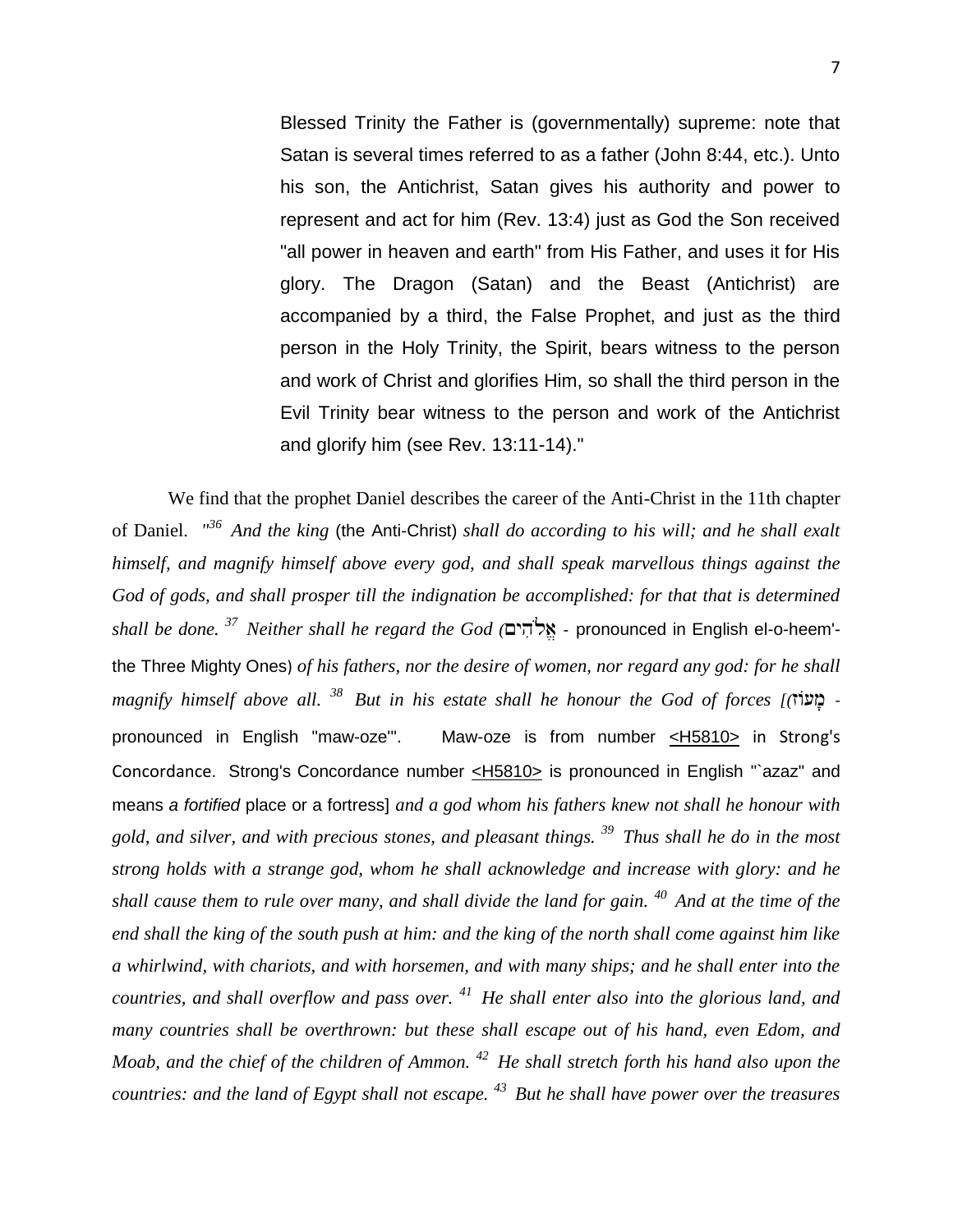*of gold and of silver, and over all the precious things of Egypt: and the Libyans and the Ethiopians shall be at his steps. <sup>44</sup>But tidings out of the east and out of the north shall trouble him: therefore he shall go forth with great fury to destroy, and utterly to make away many. <sup>45</sup> And he shall plant the tabernacles of his palace between the seas in the glorious holy mountain; yet he shall come to his end, and none shall help him." Daniel 11:36-45 (The King James Version).*

It is unfortunate that the translators of the King James Version in 1611 translated the Hebrew word in Daniel 11:38 (pronounced in English "mā'ôz") as "forces" when they correctly translated the same Hebrew word as "fort" in Daniel 11:19. The Hebrew word means a stronghold such as a fort or a fortress. Who was, who is now and who will be the god of strongholds? A statue or image of the god of strongholds or fortifications has never been found as far as I know. But there is a statue of his female counterpart (his consort, Artemis of Ephesus or Diana of the Ephesians). When you look at her statue you will see a turret on the top of her head and her worshipers recognized her as the goddess of strongholds, **queen of heaven** to whom they addressed most of their prayers and to whom they made most of their requests.

*" <sup>16</sup>"Therefore do not pray for this people, nor lift up a cry or prayer for them, nor make intercession to Me; for I will not hear you. <sup>17</sup>Do you not see what they do in the cities of Judah and in the streets of Jerusalem? <sup>18</sup>The children gather wood, the fathers kindle the fire, and the women knead dough, to make cakes for the queen of heaven; and they pour out drink offerings to other gods (* - pronounced in English "el-o-heem'"- three mighty ones)*, that they may provoke Me to anger. <sup>19</sup>Do they provoke Me to anger?" says the LORD. "Do they not provoke themselves, to the shame of their own faces?" <sup>20</sup>Therefore thus says the Lord GOD: "Behold, My anger and My fury will be poured out on this place--on man and on beast, on the trees of the field and on the fruit of the ground. And it will burn and not be quenched." Jeremiah 7:16-20 (The New King James Version).*

*" <sup>15</sup>Then all the men which knew that their wives had burned incense unto other gods (* - pronounced in English "el-o-heem'"- three mighty ones) *, and all the women that stood by, a great multitude, even all the people that dwelt in the land of Egypt, in Pathros, answered Jeremiah, saying, <sup>16</sup>As for the word that thou hast spoken unto us in the name of the LORD, we will not hearken unto thee. <sup>17</sup>But we will certainly do whatsoever thing goeth forth out of our own mouth, to burn incense unto the queen of heaven, and to pour out drink offerings unto her,*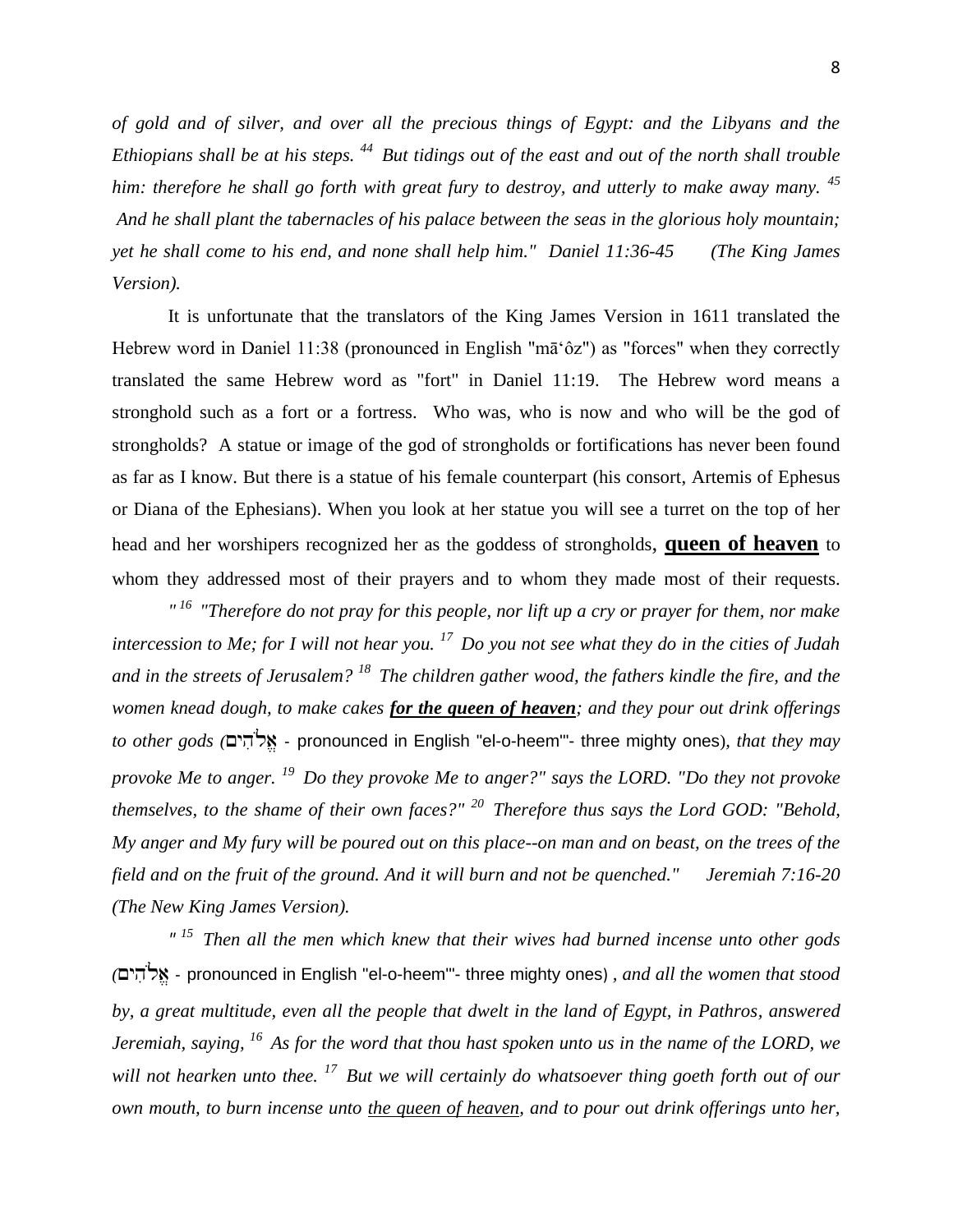*as we have done, we, and our fathers, our kings, and our princes, in the cities of Judah, and in the streets of Jerusalem: for then had we plenty of victuals, and were well, and saw no evil.* 

*<sup>18</sup>But since we left off to burn incense to the queen of heaven, and to pour out drink offerings unto her, we have wanted all things, and have been consumed by the sword and by the famine. <sup>19</sup>And when we burned incense to the queen of heaven, and poured out drink offerings unto her, did we make her cakes to worship her, and pour out drink offerings unto her, without our men? <sup>20</sup>Then Jeremiah said unto all the people, to the men, and to the women, and to all the people which had given him that answer, saying, <sup>21</sup>The incense that ye burned in the cities of Judah, and in the streets of Jerusalem, ye, and your fathers, your kings, and your princes, and the people of the land, did not the LORD remember them, and came it not into his mind? <sup>22</sup>So that the LORD could no longer bear, because of the evil of your doings, and because of the abominations which ye have committed; therefore is your land a desolation, and an astonishment, and a curse, without an inhabitant, as at this day. <sup>23</sup>Because ye have burned incense, and because ye have sinned against the LORD, and have not obeyed the voice of the LORD, nor walked in his law, nor in his statutes, nor in his testimonies; therefore this evil is happened unto you, as at this day. <sup>24</sup>Moreover Jeremiah said unto all the people, and to all the women, Hear the word of the LORD, all Judah that are in the land of Egypt: <sup>25</sup>Thus saith the LORD of hosts, the God of Israel, saying; Ye and your wives have both spoken with your mouths, and fulfilled with your hand, saying, We will surely perform our vows that we have vowed, to burn incense to the queen of heaven, and to pour out drink offerings unto her: ye will surely accomplish your vows, and surely perform your vows. <sup>26</sup>Therefore hear ye the word of the LORD, all Judah that dwell in the land of Egypt; Behold, I have sworn by my great name, saith the LORD, that my name shall no more be named in the mouth of any man of Judah in all the land of Egypt, saying, The Lord GOD liveth. Jeremiah 44:15-26" (The King James Version).*

You probably know this worship best as the worship of Baal and/or Ishtar (the Canaanite Astarte/Ashtaroth - Judges 10:6; 1 Samuel 7:3-4; 1 Kings 11:5). This false religion, however, majored on prayers and service directed to the Queen of Heaven more than to the other two gods in their trinity.

The cakes referred to in the scriptures in Jeremiah that are printed above were perfectly round wafers. The priests of Baal (the name of the god was different in each language although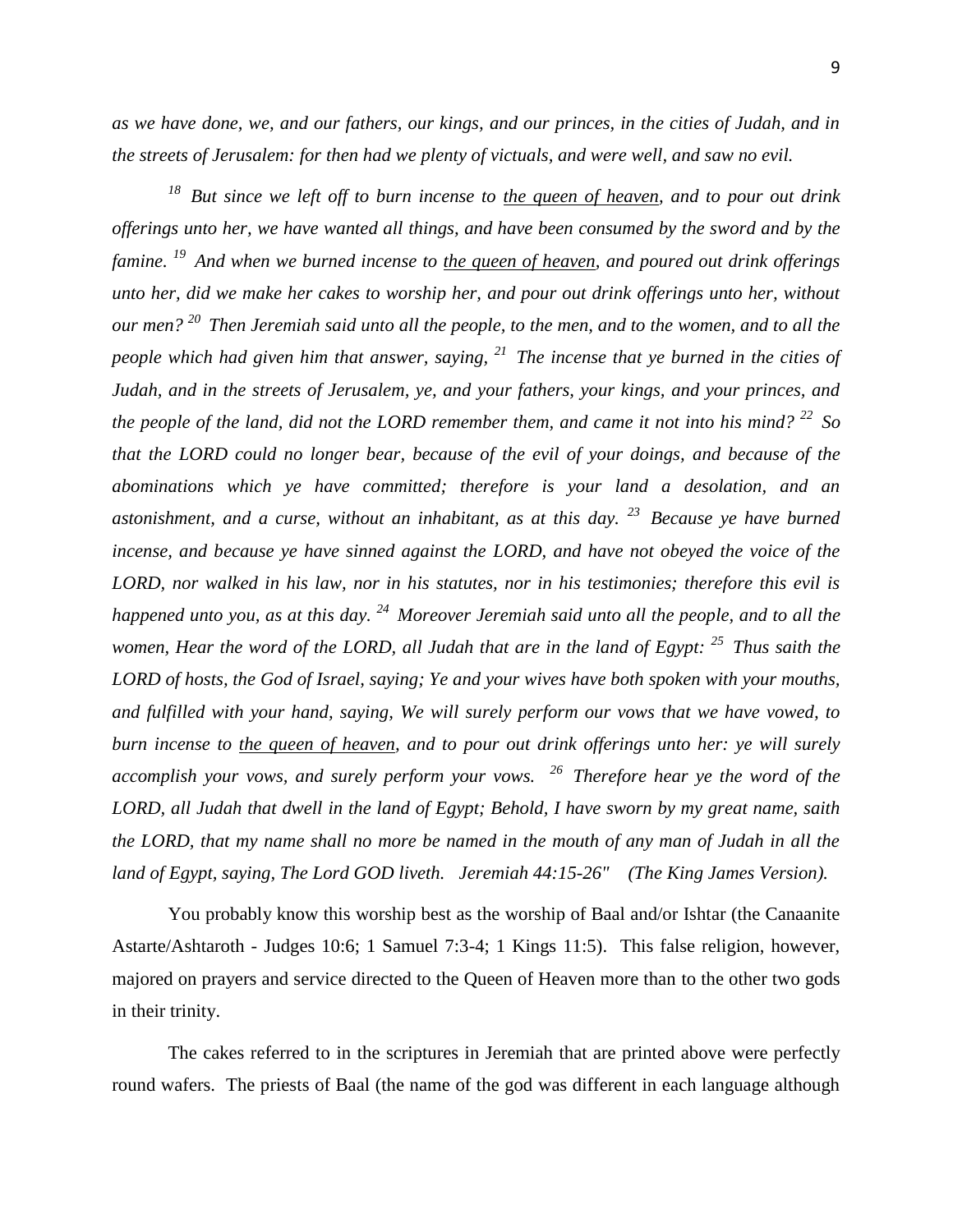the doctrines, traditions and worship were the same) would bless the wafers and the drink offering. The participants believed that at the moment of the blessing, the element of the wafer and the drink offering would change into the broken body and the shed blood of their messiah. In effect, the priest of Baal had called their messiah down from his Elysian Fields or heaven to take his place in the elements so that by ingesting the body and blood of their messiah, their sins (up to that point in time) were forgiven. Paul was familiar with this practice when he wrote the following to the church **in Rome**.

*"1 Brothers, my heart's desire and prayer to God for the Israelites is that they may be saved. 2 For I can testify about them that they are zealous for God, but their zeal is not based on knowledge. 3 Since they did not know the righteousness that comes from God and sought to establish their own, they did not submit to God's righteousness. 4 Christ is the end of the law so that there may be righteousness for everyone who believes. 5 Moses describes in this way the righteousness that is by the law: "The man who does these things will live by them." 6 But the righteousness that is by faith says: "Do not say in your heart, 'Who will ascend into heaven?'" (that is, to bring Christ down) 7 "or 'Who will descend into the deep?'" (that is, to bring Christ up from the dead) Romans 10:1-7*

The worshipers of the Queen of Heaven were greatly offended by the apostle Paul when he was in Ephesus. *" <sup>23</sup> About that time there arose a great disturbance about the Way. <sup>24</sup>A silversmith named Demetrius, who made silver shrines of Artemis, brought in a lot of business for the craftsmen there. <sup>25</sup>He called them together, along with the workers in related trades, and said: "You know, my friends, that we receive a good income from this business. <sup>26</sup>And you see and hear how this fellow Paul has convinced and led astray large numbers of people here in Ephesus and in practically the whole province of Asia. He says that gods made by human hands are no gods at all. <sup>27</sup>There is danger not only that our trade will lose its good name, but also that the temple of the great goddess Artemis will be discredited; and the goddess herself, who is worshiped throughout the province of Asia and the world, will be robbed of her divine majesty." <sup>28</sup>When they heard this, they were furious and began shouting: "Great is Artemis of the Ephesians" Acts 19:23-28 (The New International Version)!*

The Bible Background Commentary tell us " the Ephesian Artemis, distinct from other forms of Artemis, had cult centers dedicated to her in at least thirty-three places in the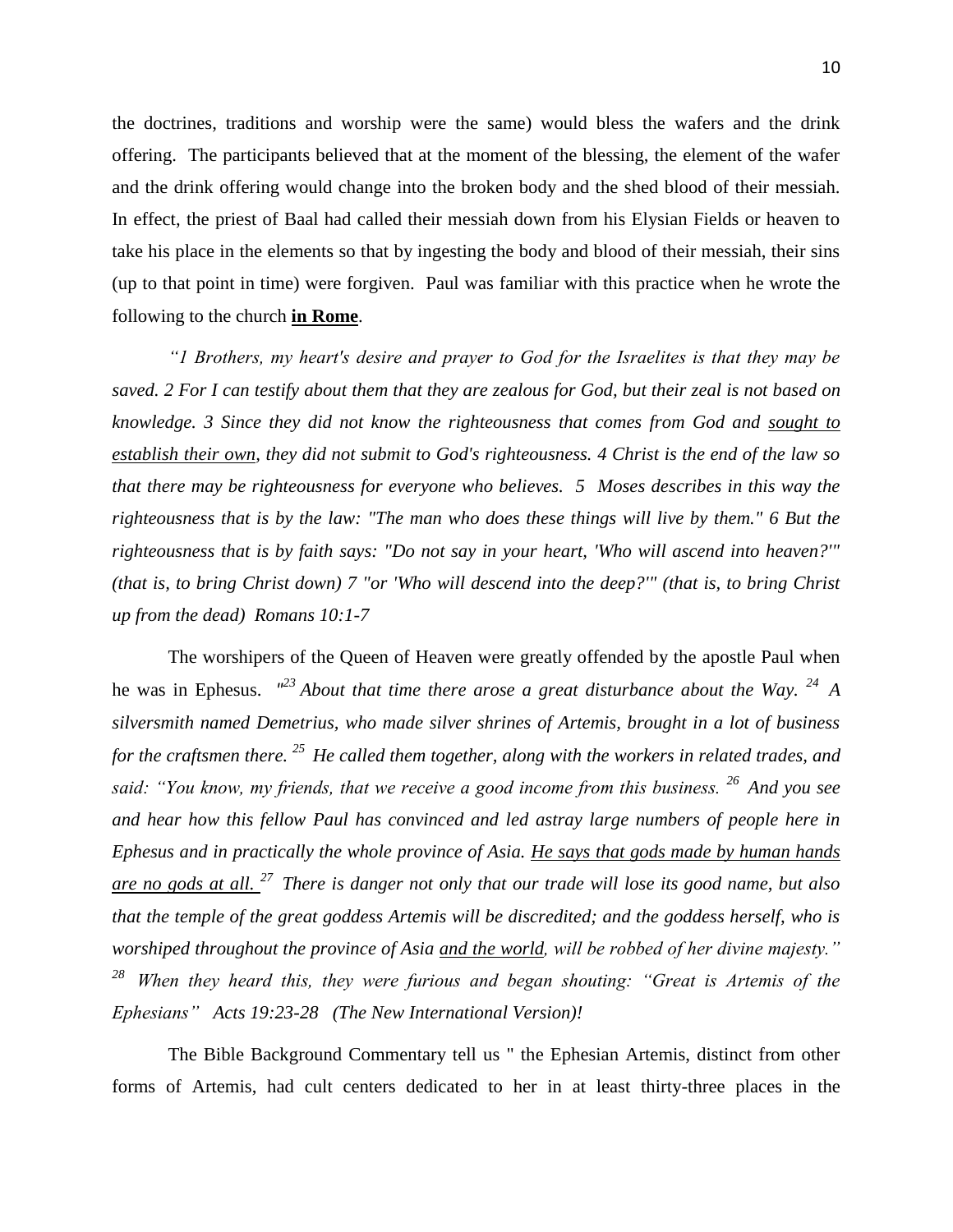Mediterranean world. Her fame is widely attested in antiquity: she commanded followers in visions to spread her cult; her temple, around 350 feet long and over 150 feet wide, was listed as one of the seven wonders of the ancient world; forty-five residents of Sardis accused of assaulting a group of followers of the Ephesian Artemis received the death penalty; Jewish texts also mention her temple. It was a mile and a half northeast of Ephesus proper."

The worship of the queen of heaven or the queen of the universe can be traced back to the false religion begun by Cush, one of the grandsons of Noah and Cush's son Nimrod (Genesis 10:6-10). As Alexander Hislop pointed out in his book "The Two Babylons", there were eight people who survived the world wide flood in an ark. It does not seem that they were in any particular hurry as they grazed their flocks and made their way southward. By the time they reached the Mesopotamian Valley again, they and their descendents had grown into a very large group of people.

The people who lived prior to the world wide flood had been expecting the Messiah that the Lord had promised in the Garden of Eden (Genesis chapters 2 and 3). We find that Genesis 3:21 records the fact that God shed the blood of an innocent animal in the Garden of Eden in order to cover the nakedness of Adam and Eve. Could Jehovah have clothed their nakedness without sacrificing an innocent animal? Of course He could. But God as giving them a reality picture of their need for the sacrifice that His promised Son (who we know today as Jesus Christ), would give one day in the future. From that day forward, every Patriarch testified about the coming Messiah each time He offered a sacrifice to the Lord God *(pronounced in English "yeh-ho-vaw' el-o-heem'" and meaning the* Self*-*Existent, Eternal, Three Mighty Ones). As the innocent animal was dying, the people of the Old Testament went to God in prayer and asked forgiveness of their sins. While looking forward in faith, they asked that the sacrifice the innocent Son of God would give one day, pay the sin debt they owed God. Every sin we commit has to be paid for by either the Messiah or by us. Each time the Patriarch was asked by his friends and family why he was sacrificing animals and birds, he was to explain the gospel to them. He was to tell them about the death of the coming Messiah and he was to invite them to repent of their own sins and accept the coming Messiah as their personal Savior. It did not take them any more faith to believe that He would die then it takes for us to believe that He has died. All are saved by faith in Christ because of the grace (the unmerited favor) of God. The age or dispensation of Grace will last from the time of Adam and Eve to the last person who will take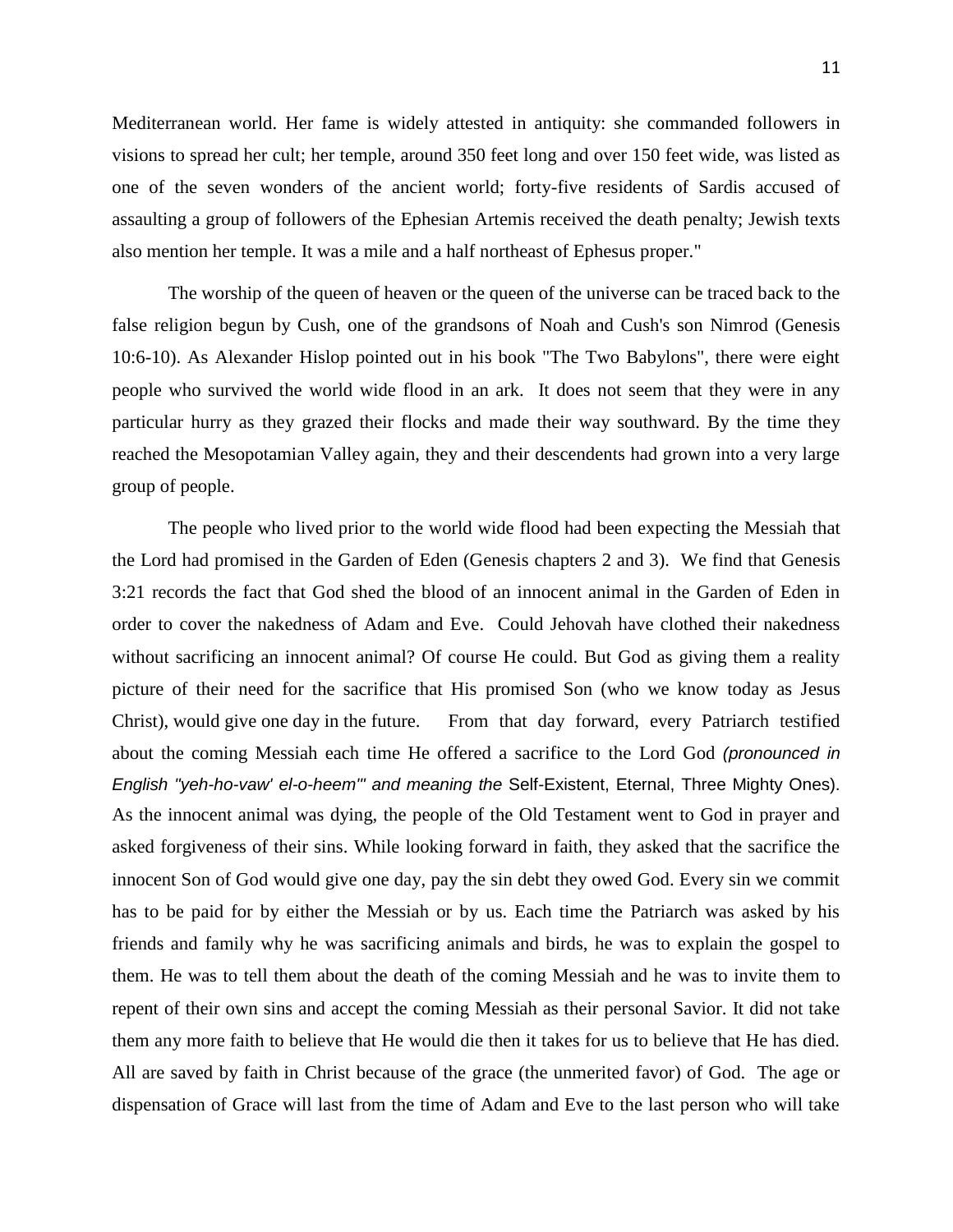advantage of God's glorious plan of salvation (before we go back into unmeasured time, that is to say, eternity).

Cush and Nimrod took advantage of the fact that the people of their day were expecting the Messiah. They convinced most of them that Nimrod was the "seed" that had been promised in the Garden of Eden and that Semiramis, his consort, was the "Queen of Heaven" or "Queen of the Universe". The worshipers believed that the "Queen of Heaven, mother of God had come down from Heaven, inhabited a fleshly body called "Eve" and gave birth to all mankind before eventually returning back, body and soul, to their "heaven",. As such, her images were of a multi-breasted goddess with a turret on top of her head since she and Nimrod reigned over most of people in the newly built and fortified city of Babylon. She was worshiped as the "Queen or Goddess of Strongholds" and he was worshiped as the "God of Strongholds".

Alexander Hislop in his book, "The Two Babylons", writes on page 29, "It was from the son, however, that she derived all her glory and her claims to deification. That son, though represented as a child in his mother's arms, was a person of great stature and immense bodily powers, as well as most fascinating manners. In scripture he is referred to (Ezekiel 8:14) under the name of Tammuz, but he is commonly known among classical writers under the name of Bacchus, that is, 'The Lamented One'."

*" <sup>6</sup>Son of man, he asked me, do you see what they are doing? Do you see the great abominations that the house of Israel is practicing here, so that I must depart from my sanctuary? But you shall see still greater abominations! <sup>7</sup>Then he brought me to the entrance of the court, where I saw there was a hole in the wall. <sup>8</sup>Son of man, he ordered, dig through the wall. I dug through the wall and saw a door. <sup>9</sup>Enter, he said to me, and see the abominable evils which they are doing here. <sup>10</sup>I entered and saw that all around upon the wall were pictured the figures of all kinds of creeping things and loathsome beasts (all the idols of the house of Israel). <sup>11</sup>Before these stood seventy of the elders of the house of Israel, among whom stood Jaazaniah, son of Shaphan, each of them with his censer in his hand, and the fragrance of the incense was rising upward. <sup>12</sup>Then he said to me: Do you see, son of man, what each of these elders of the house of Israel is doing in his idol room? They think: "The LORD cannot see us; the LORD has forsaken the land." <sup>13</sup>He continued: You shall see still greater abominations that they are practicing.*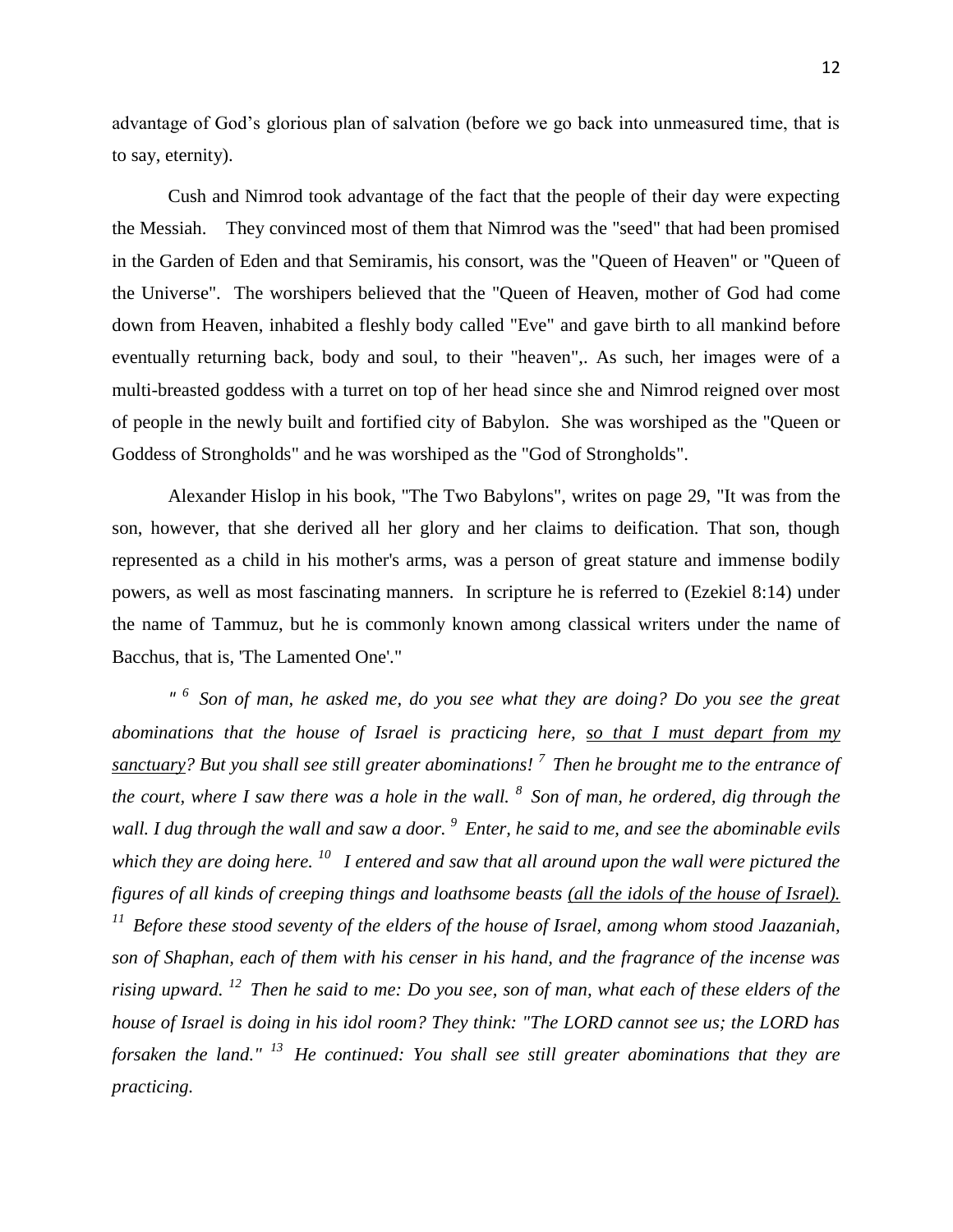*<sup>14</sup>Then he brought me to the entrance of the north gate of the temple, and I saw sitting there the women who were weeping for Tammuz. <sup>15</sup>Then he said to me: Do you see this, son of man? You shall see other abominations, greater than these! <sup>16</sup>Then he brought me into the inner court of the LORD'S house, and there at the door of the LORD'S temple, between the vestibule and the altar, were about twenty-five men with their backs to the LORD'S temple and their faces toward the east; they were bowing down to the sun. <sup>17</sup>Do you see, son of man? he asked me. Is it such a trivial matter for the house of Judah to do the abominable things they have done here- for they have filled the land with violence, and again and again they have provoked me--that now they must also put the branch to my nose? <sup>18</sup>Therefore I in turn will act furiously: I will not look upon them with pity nor will I show mercy. Ezekiel 8:6-18 (The New American Bible).*

Space and time does not permit me to go into detail about this false religion that was begun in Babylon. The enquirer is invited to research for themselves the extensive details and history of this religion that still exists and has taken on the semblance of a "Christian" religion. It is now recognized as one of the largest and most influential religions in the world today.

If you would like to know more about the worship of Artemas and this false religion that was begun in Babylon, I recommend the book, "The Two Babylons" by Alexander Hislop. The book describes, in detail, how this religion began in Babylon, spread across the world, caused the downfall of the nation of Israel and was transformed between about 225AD and 350AD into one of the most influential religions under a "Christian" name in the world today. This religion, I believe, is the "MYSTERY, BABYLON THE GREAT, MOTHER OF HARLOTS AND ABOMINATIONS OF THE EARTH" that is referred to in Revelation, chapter 17, and her daughters are those assemblies (who call themselves churches) who came out of her. Yes, Christ has His Bride and Satan has his "whore". *" <sup>15</sup>And he saith unto me, The waters which thou sawest, where the whore sitteth, are peoples, and multitudes, and nations, and tongues. <sup>16</sup>And the ten horns which thou sawest upon the beast, these shall hate the whore, and shall make her desolate and naked, and shall eat her flesh, and burn her with fire. <sup>17</sup>For God hath put in their hearts to fulfil his will, and to agree, and give their kingdom unto the beast, until the words of God shall be fulfilled. <sup>18</sup>And the woman which thou sawest is that great city, which reigneth over the kings of the earth. Revelation 17:15-18 (The King James Version).*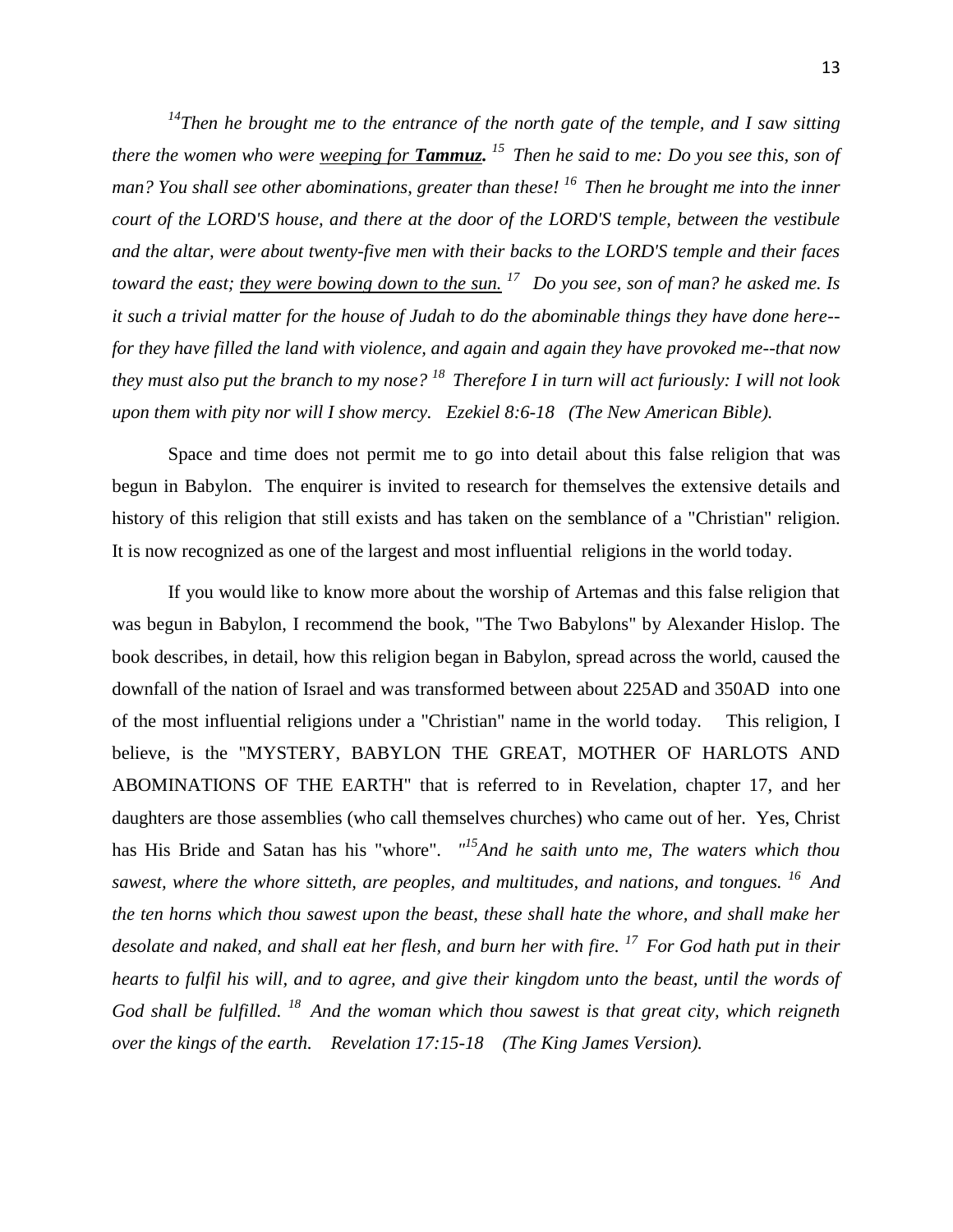14

Although I agree with Arthur Pink in his book "The Anti-Christ" that the Papacy is **not** the Anti-Christ, it is probable, however, that the leaders in the Papacy will align themselves with the Anti-Christ and his organization. Why? The tenets of the religion the Anti-Christ will try to force upon the world will be almost identical to the system of belief of the religion proffered by the Papacy.

One of the tenets of the original Babylonian religion was the belief in a trinity. They worshipped their trinity of gods under a variety of names depending upon the language and the god's attributes. However, the basic structure was always the same. The father (under various names and attributes) while occupying an important place, did not usually occupy as important a place to the worshipers as the son and the son's mother. The son, in many instances, died for the good of mankind but returned from the land of the dead (usually once each year) in order to regenerate the earth which had lapsed into disorder and disrepair during his absence. This, of course, explained to them the reason for the cycle of the seasons.

The mother is probably the most widely recognized and worshiped of the three. Even though she was only a image of the son and derives all her glory and her claims to deification from him, nevertheless, her worshipers (especially women) deified and prayed to her more than they prayed to the other deities of their trinity (Jeremiah 44:15-30 printed above). She was credited with not only being the creator of all things but also the ultimate controller of all things. Perhaps that is why many today refer to the creator of all things and the ultimate controller of all things as "mother nature".

It will be a small thing, therefore, for the leaders in the Papacy to align themselves with the Anti-Christ and his organization. The tenets of the religion the Anti-Christ will try to force upon the world will be almost identical to the system of belief of the religion proffered by the Papacy. Since the worship of those who espouse the religion of the papacy majors primarily upon the worship of the mother, they will readily accept the faith of the Anti-Christ since he too will emphasize the worship of the Queen of Heaven, who will be elevated as the image of the Anti-Christ (see Revelation 13:11-15 printed below). Although she will derive all her glory and her claims to deification from the Anti-Christ, she will be worshipped also. Even the papacy teaches this in their own Bible, the New American Bible. *" <sup>11</sup>Then I saw another beast come up out of the earth; it had two horns like a lamb's but spoke like a dragon.<sup>12</sup>It wielded all the*